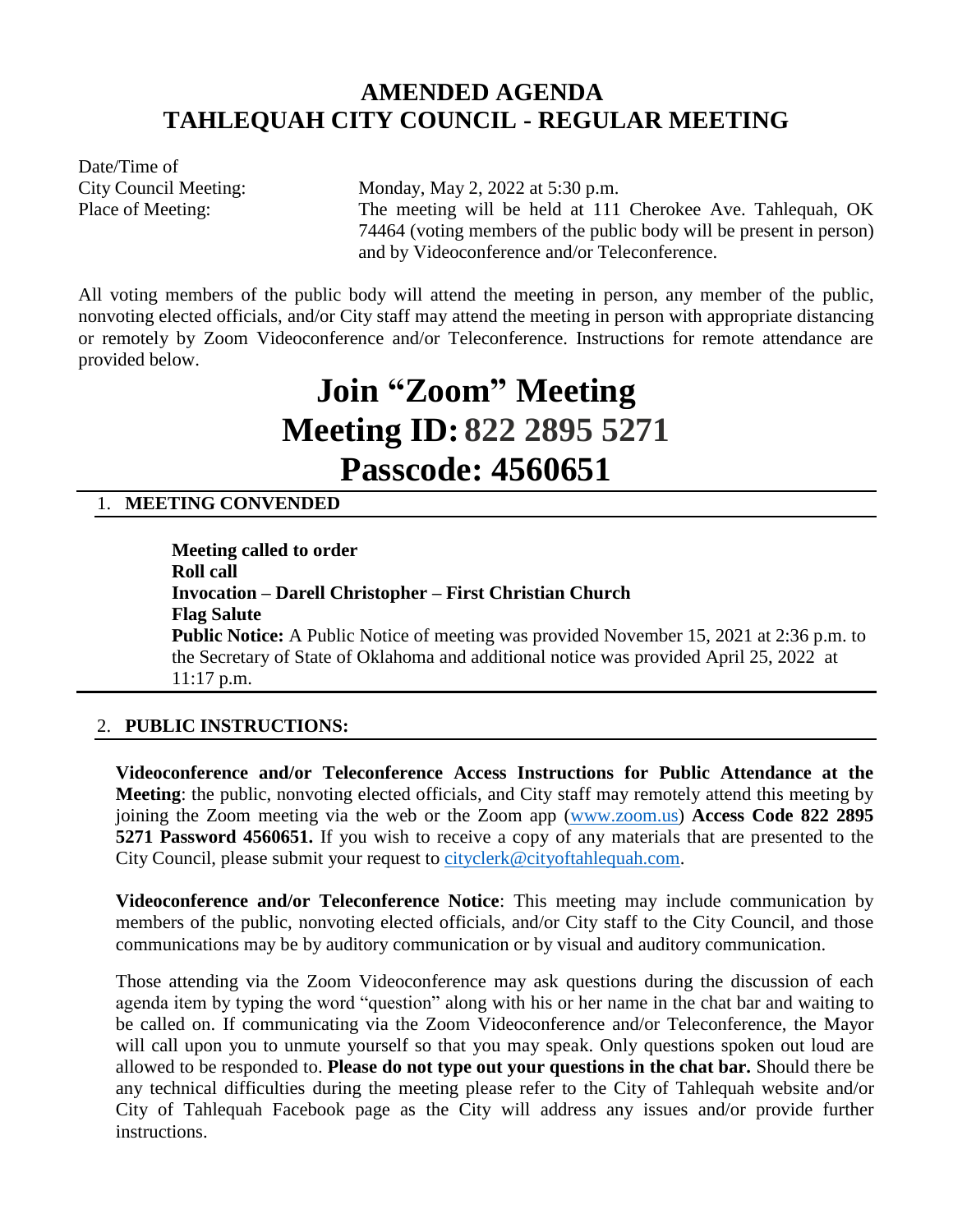#### 3. **PUBLIC COMMENTS**

Comments will be accepted from the general public concerning topics that are not included in the meeting's agenda. Individuals will be limited to 3 minutes of speaking time and the cumulative total of all comments from the public shall not exceed 15 minutes. Preference will be given to Tahlequah residents. In compliance with the Oklahoma Open Meeting Act, no action or discussion is permitted by the City Council on any issue or topic raised by a speaker during this public comment period.

**If you wish to comment type the word "Comment" along with your name in the chat bar and wait to be called on.**

#### 4. **CONSENT AGENDA**

These items are placed on the **Consent** Agenda so that members of the City Council, by unanimous consent, can designate routine items to be approved by one motion. Any item proposed on the Consent Agenda not meeting with the approval of all Council members will be removed and heard in Regular Session.

- a) To approve the minutes of the April  $4<sup>th</sup>$ , April  $18<sup>th</sup>$  and April  $25<sup>th</sup>$  2022 City Council meetings.
- b) To acknowledge receipt of the March 2022 P Card Statement.
- c) To approve the Eeastern Oklahoma Development District (EODD) contract for administrative services related to the Fiber Optic Network Project.
- d) To approve Legal Services Agreement with B.J. Baker for fiscal year 2022-23.
- e) To approve budget amendment 2022-1 for the General Fund
- f) To approve Budget Amendment 2022-2 for the Capital Improvement Fund.
- g) To approve Budget Amendment 2022-3 for the Airport Fund.
- h) To accept the resignation of Breonna Crittenden, Encumbering Clerk in the Managerial Department, effective April 26, 2022.
- i) To accept the resignation of Jericca Cramer, Purchasing Agent in the Managerial Department, effective April 27, 2022.
- j) To accept the resignation of Tesina O'field, Executive Administrative Assistant in the Managerial Department, effective May 4, 2022.
- k) To hire Cody Shirk, Full time Laborer in the Parks and Recreation Department at \$27,671.00 annually, effective May 11, 2022.
- l) To hire Savannah Thompson, PT Laborer in the Parks and Recreation Department at \$10.50 per hour, effective May 11, 2022.
- m) To hire Chance Johnson, Emaline Bolding, Maddie Keys, Kara Foreman, Anahi Sierra and Linzy Woolard as Lifeguards in the Parks and Recreation Department all at \$12.00 per hour effective May 5, 2022.
- n) To approve transfer of airport lease #37 from Thomas Farmer to John and Melanie Julis.

**\_\_\_\_\_\_\_\_\_\_\_\_\_\_\_\_\_\_\_\_\_\_\_\_\_\_\_\_\_\_\_\_\_\_\_\_\_\_\_\_\_\_\_\_\_\_\_\_\_\_\_\_\_\_\_\_\_\_\_\_\_\_\_\_\_\_\_\_\_\_\_\_\_\_\_\_\_\_\_\_\_\_\_\_\_**

\_\_\_\_\_\_\_\_\_\_\_\_\_\_\_\_\_\_\_\_\_\_\_\_\_\_\_\_\_\_\_\_\_\_\_\_\_\_\_\_\_\_\_\_\_\_\_\_\_\_\_\_\_\_\_\_\_\_\_\_\_\_\_\_\_\_\_\_\_\_\_\_\_\_\_\_\_\_\_\_\_\_\_\_\_

## 5. **ANNOUNCEMENTS, PRESENTATIONS AND REPORTS**

Recognition of Years of Service for May Employees:

#### **David Craig-Fire Department- 20 years**

Recognition of the City of Tahlequah's **Employee of the Month**, May 2022 Presented by Director of Human Resources M'Lynn Pape